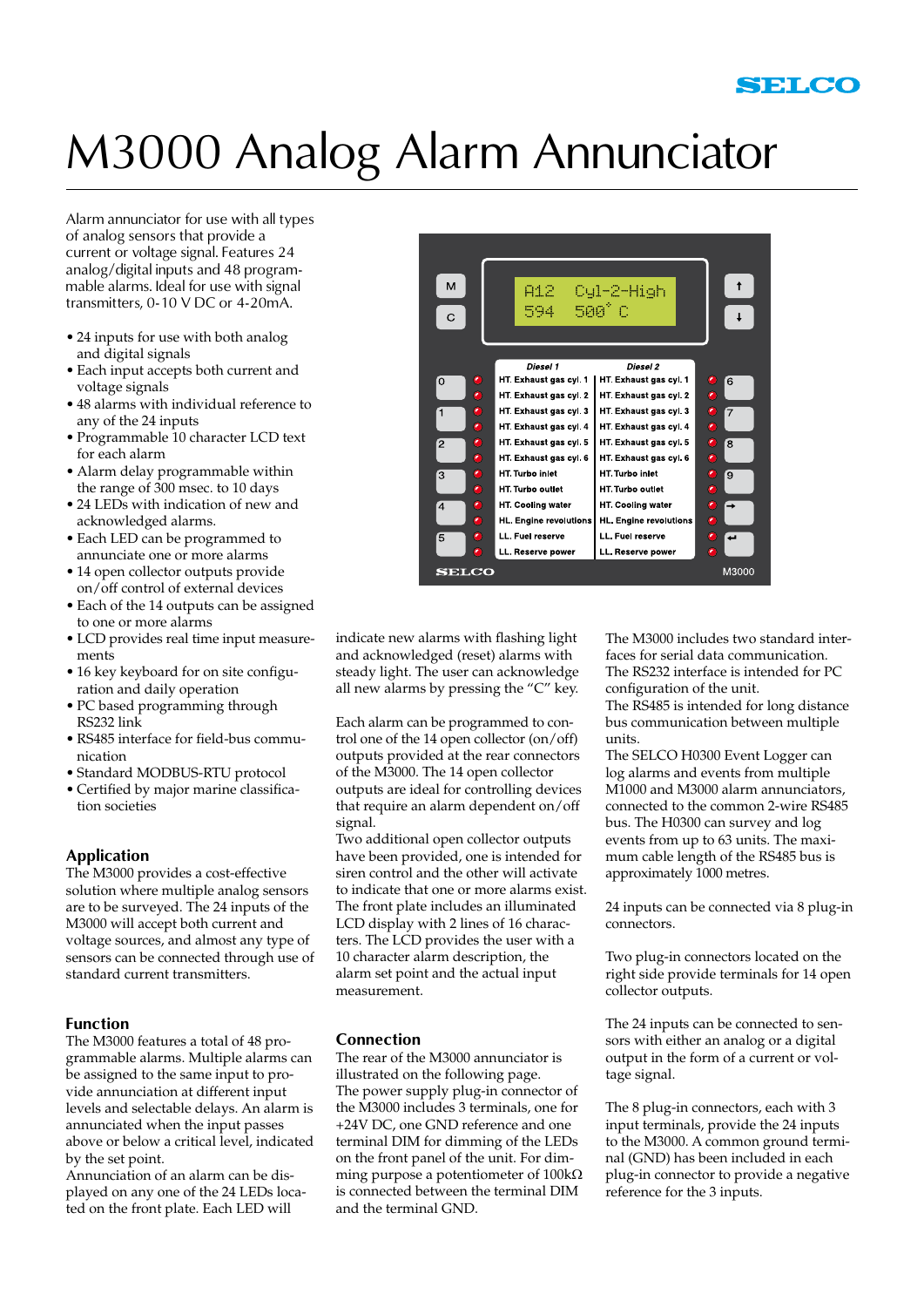



The input plug-in connectors will later on be referred to as "input groups". Each input can be configured for current or voltage input. Fig. 1 to 5 illustrate possible input group configurations which can be arranged as follows:



Fig. 1. 3 x Voltage inputs.

It is possible to connect up to three sensors with voltage output to each input group. The output from each sensor must be connected between an input terminal and the negative reference terminal.



Fig. 2. 3 x Current inputs.

This configuration shows the connection of three current sources. This configuration is valid for any kind of transmitter that provides a current output in the range 0-20mA.



Fig. 3. 3 x Contact inputs.

The M3000 also accepts the on/off signals provided by potential free contacts. Any input voltage between 0 and 24V DC is accepted.

 $+24$  VDC IN<sub>1</sub>  $N<sub>2</sub>$ IN<sub>3</sub>  $\widehat{\mathsf{v}}$ **GND** 

Fig. 4. 3 x Mixed sensor types.

It is also possible to mix the sensor types within an input plug-in connector. This example shows 3 different sensors connected to the same input plug-in connector.



Fig. 5. 3 x PT100 transmitters.

The SELCO PT100 6 Way Transmitter M1500 provides a cost-effective solution and includes 6 current transmitters in one box to be connected to PT 100 resistors. The unit is intended for mounting near the sensors. This example shows connections to one input group of M3000. For further details see separate data sheet M1595.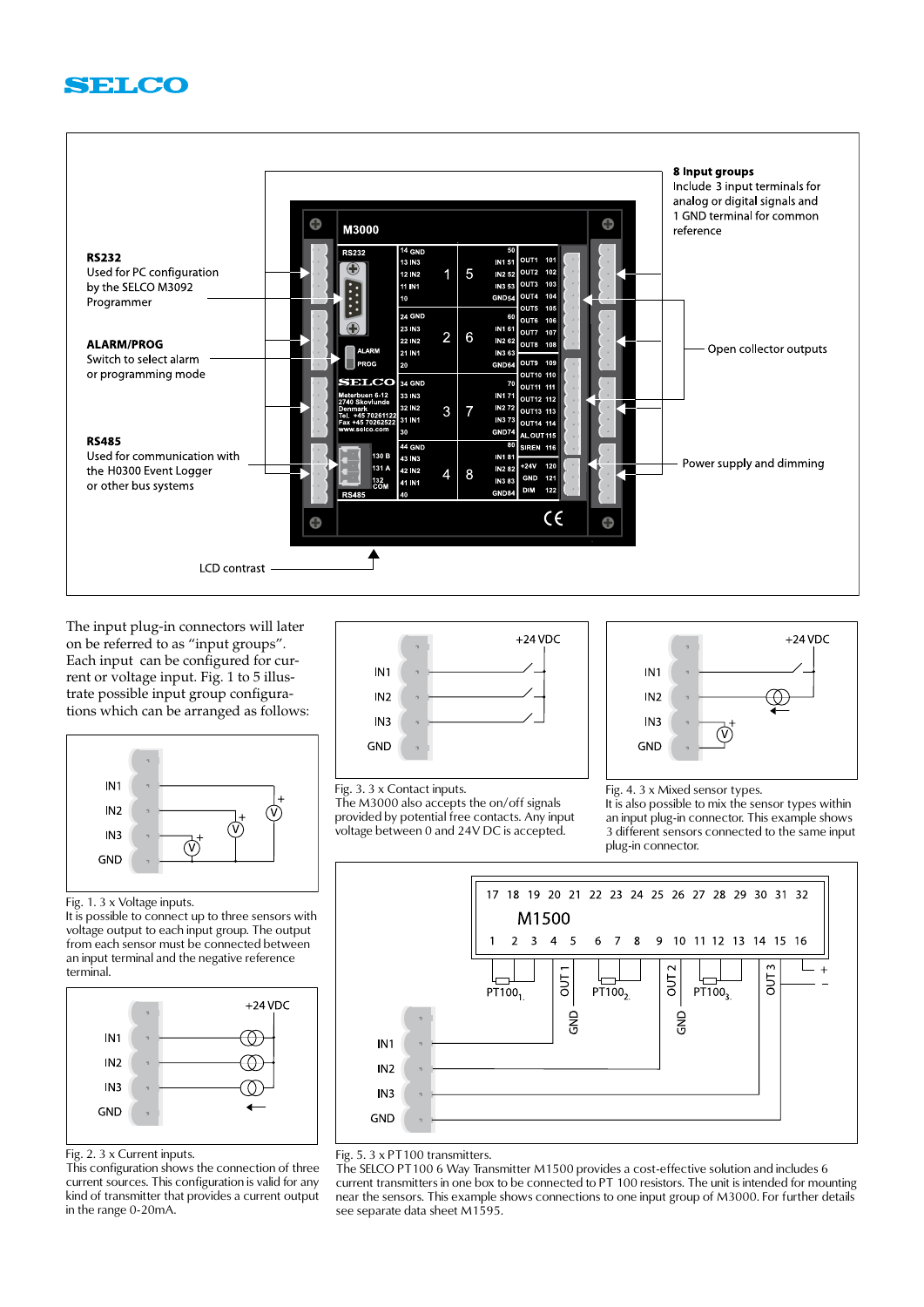

### **Average Calculation**



Fig. 6. Average calculation.

The M3000 can perform average calculation, which is useful for monitoring of the exhaust gas temperatures of diesel or gas engines. The average temperature for a number of cylinders is calculated. If the temperature of one of the cylinders deviates from the average of the remaining cylinders more than a preset  $\pm$  offset, a deviation alarm will be reported.

#### **Programming**

The M3000 Analog Alarm Annunciator can be programmed both from the front plate keyboard and from a PC using the Windows based software M3092. The procedure of keyboard based programming is similar to the procedures found on other microprocessor based products. Configuration parameters are selected and modified through multiple choice selections and parameter input from the numeric keyboard.

Programming from the PC using the SELCO M3092 Programmer gives the advantage of a full screen display showing multiple parameters (see Fig. 7). The M3092 is delivered with the M3000 and allows a very easy and flexible configuration of all the parameters in the unit. The M3092 features a "spreadsheet-like" user interface. The software checks and validates all the parameters and gives printouts with a good overview. It is also possible to import / export all parameters into an Excel spreadsheet.

Each of the eight input plugs (groups) described previously relates to a configuration similar to the one shown in Fig. 8.

The first three lines of the group configuration shown include the parameters used to define the configuration of the three input terminals located in the group plug-in connector. Input parameter details are:

• InpTp: The type of signal provided by the connected sensor: 20mA, 10V, 24V and Off - must be "Off" if no sensor is connected to the input.

| Absms          | <b>Incilled</b> | DynField | <b>Oa</b> | <b>Saffroid</b> | LCD Twit        | Delmy (t) | LED | <b>Cutzut</b> | <b>Flogs</b>             | InputType        | LCDU | InpLtt | LCDLo     |    | InpUp LCDUp | <b>Max</b> |
|----------------|-----------------|----------|-----------|-----------------|-----------------|-----------|-----|---------------|--------------------------|------------------|------|--------|-----------|----|-------------|------------|
| 1' (A11)       | <b>IN 11</b>    | OFF      | x         | 500             | EXHCYLT         | 2         |     |               |                          | 20mA             | с    |        |           | 29 | 600         |            |
| 2 (A12)        | <b>P4 33</b>    | LOCT     |           | 70              | DEV CYL1        | 2         |     |               | ÷                        | 20mA             | C    |        |           | 29 | 400         |            |
| 3 (A13)        | IN 12           | OFF      | r         | 500             | EXHCYL2         | ž         | ź   |               | -                        | 20mA             | c    |        |           | 20 | \$00        | ö          |
| 4(414)         | <b>IN 12</b>    | LOG1     | ٠         | 70              | DEV CYL2        | z         | ž   |               | u                        | 20 mA            | с    |        |           | 28 | 800         | Ð          |
| <b>5 (A15)</b> | <b>IN 13</b>    | OFF      |           | 500             | EXHCYL3         |           | 3   |               | ÷                        | 29mA             | c    |        |           | 29 | <b>KDD</b>  | b          |
| <b>6 (A16)</b> | <b>IN 13</b>    | LOG1     | z         | 70              | DEV CYL3        | Þ         | ı   |               | -                        | 20 <sub>mb</sub> | ö    |        |           | 20 | 600         | b          |
| (A21)          | IN 21           | OFF      | ×         | 500             | EXHCYL4         | z         | ٠   |               | ×.                       | 29 mA            | c    |        |           | 29 | \$00        | b          |
| 8 (A22)        | <b>IN 21</b>    | LOC1     | ٠         | 70              | DEV CYL 4       | 2         | 4   |               | a.                       | 20 mA            | ć    |        |           | 29 | 420         | b          |
| (423)          | IN 22           | OFF      |           | 533             | EXHCYL5         |           | 5   |               | $\sim$                   | $20$ mA          | c    |        |           | 20 | 8.00        |            |
| 100424         | IN 22           | LOG1     | ٠         | 70              | <b>DEVICYLS</b> | ř         | 5   |               | -                        | 20 mA            | c    |        |           | 29 | 600         |            |
| 11 (A25)       | IN 23           | OFF      | s         | 530             | EXHCYLE         | ż         |     |               | ÷                        | 20 mA            | c    |        |           | 29 | 1000        | b          |
| 1204291        | IN 23           | LOCT     | ٠         | 70              | DEV CVL6        |           | ٤   |               | u.                       | 28mA             | Ċ    |        |           | 20 | 880         |            |
| 13 (A31)       | IN 31           | OFF      | ×         | 500             | EXH ATC         | 2         | 7   |               | $\overline{\phantom{a}}$ | 28mA             | c    |        |           | 20 | 600         |            |
| 14(A32)        | <b>IN 32</b>    | OFF      | s         | 0.5             | TACH/POW        |           |     |               |                          | 24 V             |      |        |           | 24 |             |            |
| 15(A33)        | <b>P4 33</b>    | OFF      |           | 0.5             | CONTAIRP        |           |     |               | ÷                        | 24V              |      |        | ٠         | 24 |             |            |
| 201442         | <b>IN 52</b>    | OFF      | ٠         | 24              | <b>HT PRESS</b> |           | 14  |               | e                        | 29mA             | bar  |        | <b>GD</b> | 29 | \$0         |            |
| 21 (A/D)       | IN 53           | OFF      | ĸ         | 40              | FO PRESS        |           | ts. |               | e                        | $28 - 4$         | bar  |        | GD        | 29 | 16.0        |            |
| 22 (A44)       | <b>IN 61</b>    | OFF      | ¢         | 0.0             | <b>STAPRESS</b> | 30        | 16  |               | $\sim$                   | 20mA             | ber  |        | 0.0       | 20 | 16.0        |            |
| <b>ZEUMS</b>   | IN 62           | OFF      | ×         | 34              | LO PRESS        | z         | 12  |               | в                        | 20 mA            | bar  |        | 0.0       | 29 | 10.0        |            |

Fig. 7. M3092 M-Programmer.

- • LCDU: Four characters used to indicate the unit of measurement in the LCD. Examples: C, F, kW, Bar, Gal, Kg, Volt, Amp. etc.
- • InpLo: The low reference of the input signal.
- • LCDLo: The low reference of the displayed measurement. Used together with the "InpLo" parameter to define the relationship between the signal on the input terminal and the measured value displayed in the LCD.
- • InpUp: The upper reference of the input signal.
- LCDUp: The upper reference of the displayed measurement. Used together with the "InpUp" parameter to define the relationship between the signal at the input terminal and the measured value shown in the LCD.

Also included in each of the eight group configurations are six alarms. Although placed in the group configuration, the six alarms can be used to survey an input of another group. The description of the alarm configurations is stated below.

- • InpRf: The input reference of the alarm. This parameter holds a reference to the surveyed input. Alarm will be disabled if this parameter has been set to "Off".
- • Set: Defines the input level that will trigger the alarm. The operator ("<" or ">") defines the area of alarm condition.
- Text: A 10 character text is shown in the LCD together with the measurement and the set point.
- Delay: In order to trigger the alarm, the input signal must stay above or below the set point for the time period defined by the delay. The delay is defined by the multiplication of a time value and a multiplication factor.
- • LED: The LED parameter defines which one of the 24 LEDs will annunciate the alarm. Setting this parameter to "Off" will disable LED annunciation.
- • Outp: Defines which output to activate upon alarm annunciation. Setting this parameter to "Off" will prevent the activation of any output.

| Input: | $InpTp$ : | ICDU:  | InpLo:    | $LCDL$ o:          | InpUp:          | LCDUp:           |
|--------|-----------|--------|-----------|--------------------|-----------------|------------------|
| Inp:1  | 10V       | Volt   | 0.00      | 0.00               | 10.00           | 10.00            |
| lnp:2  | 20mA      | C      | 4.0       | $\Omega$           | 20.0            | 100              |
| lnp:3  | 24V       | Digi   | 0.0       | $\Omega$           | 24.0            | 24               |
|        |           |        |           |                    |                 |                  |
| Alarm: | $InpRf$ : | Set:   | Text:     | Delay:             | LED:            | Outp:            |
| Alr:1  | 11        | ~12.0  | 1 is low  | $25 \times 100$ ms | L <sub>01</sub> | O <sub>01</sub>  |
| Alr:2  | 11        | > 8.0  | 1 is high | $25 \times 100$ ms | L <sub>02</sub> | O <sub>02</sub>  |
| Alr:3  | 12        | < 10   | 2 is cold | $10 \times 1s$     | <b>LO3</b>      | O <sub>01</sub>  |
| Alr:4  | 12        | > 90   | 2 is warm | $10 \times 1s$     | L <sub>04</sub> | O <sub>02</sub>  |
| Alr:5  | 13        | < 12.0 | 3 is off  | $20 \times 100$ ms | L <sub>05</sub> | O <sub>0</sub> 1 |
| Alr:6  | 13        | >12.0  | $3$ is on | $20 \times 100$ ms | L <sub>06</sub> | O <sub>02</sub>  |

Fig. 8. Group programming parameters.